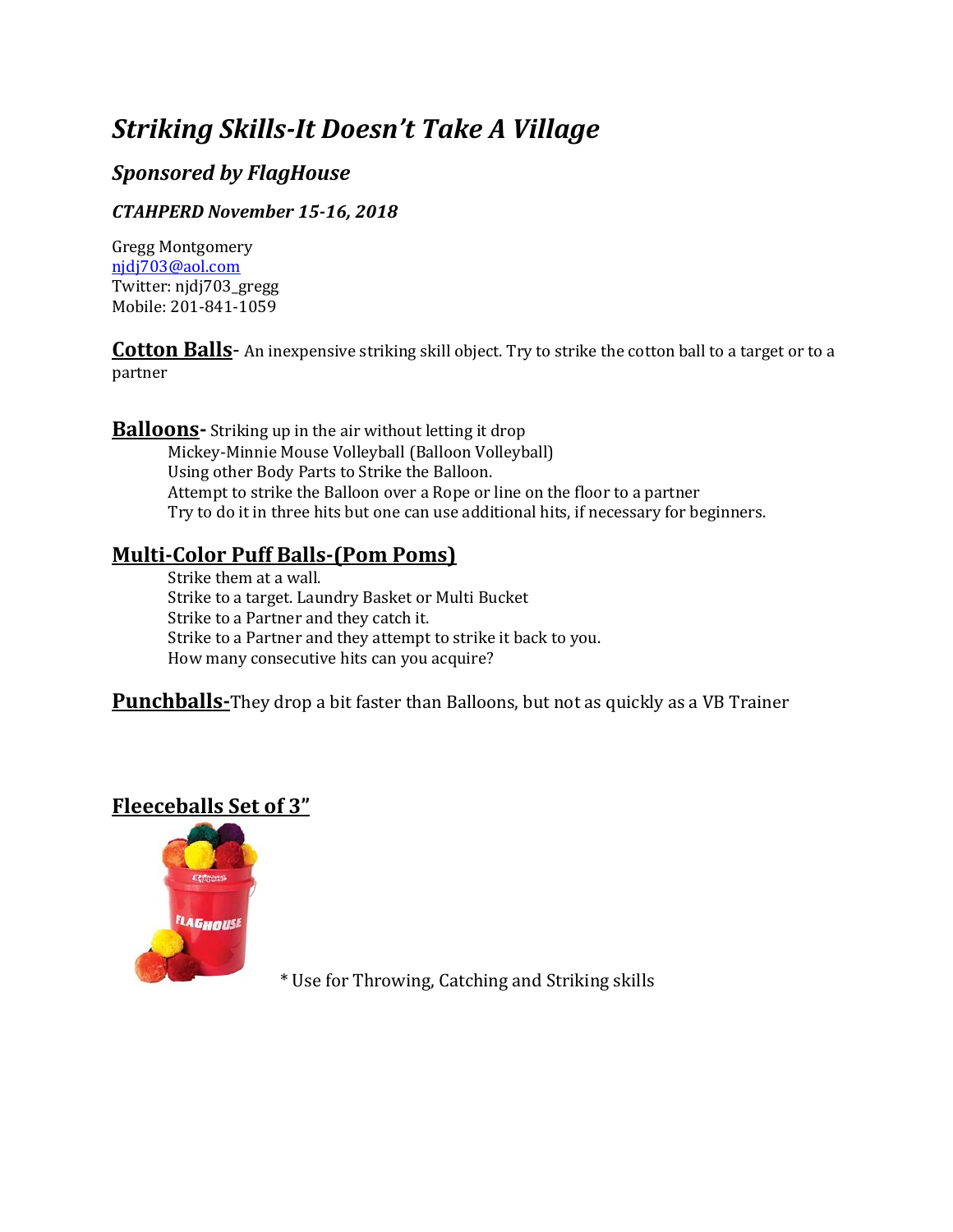### **Ping Pong Balls & Golf Balls**

Striking by Hand or with Lollipop paddles or Table Tennis Paddles

### **Noodle Bits-**



Hand Striking Alone and w/partners Pop them to a partner Pop them to a Partner and they strike them back to you. Pop them to a partner and they strike it back with a Half-Noodle as in Tennis or Baseball Pop them to a partner who attempts to strike them back into a **Goal- Bucket, Hoop,**  Laundry Basket or Hamper. Pop the Noodle Bit to a partner with a Lollipop Paddle and let them strike it back to you. Can you and your partner both use lollipop paddles to create a game using a Noodle Bit?

**Noodlesize-Strike the bottom of the Noodle to make it fly to a partner. Partner catches it and strikes it back.** 

### **Two Square-Four-Square- Spaldeens-** FlagHouse Inc. Item #11089

Use an 8 ½ inch Playground Ball to play two square or Four Square Use a Spaldeen Pink Ball. Difficult to strike and catch for younger students unless they are advanced learners.

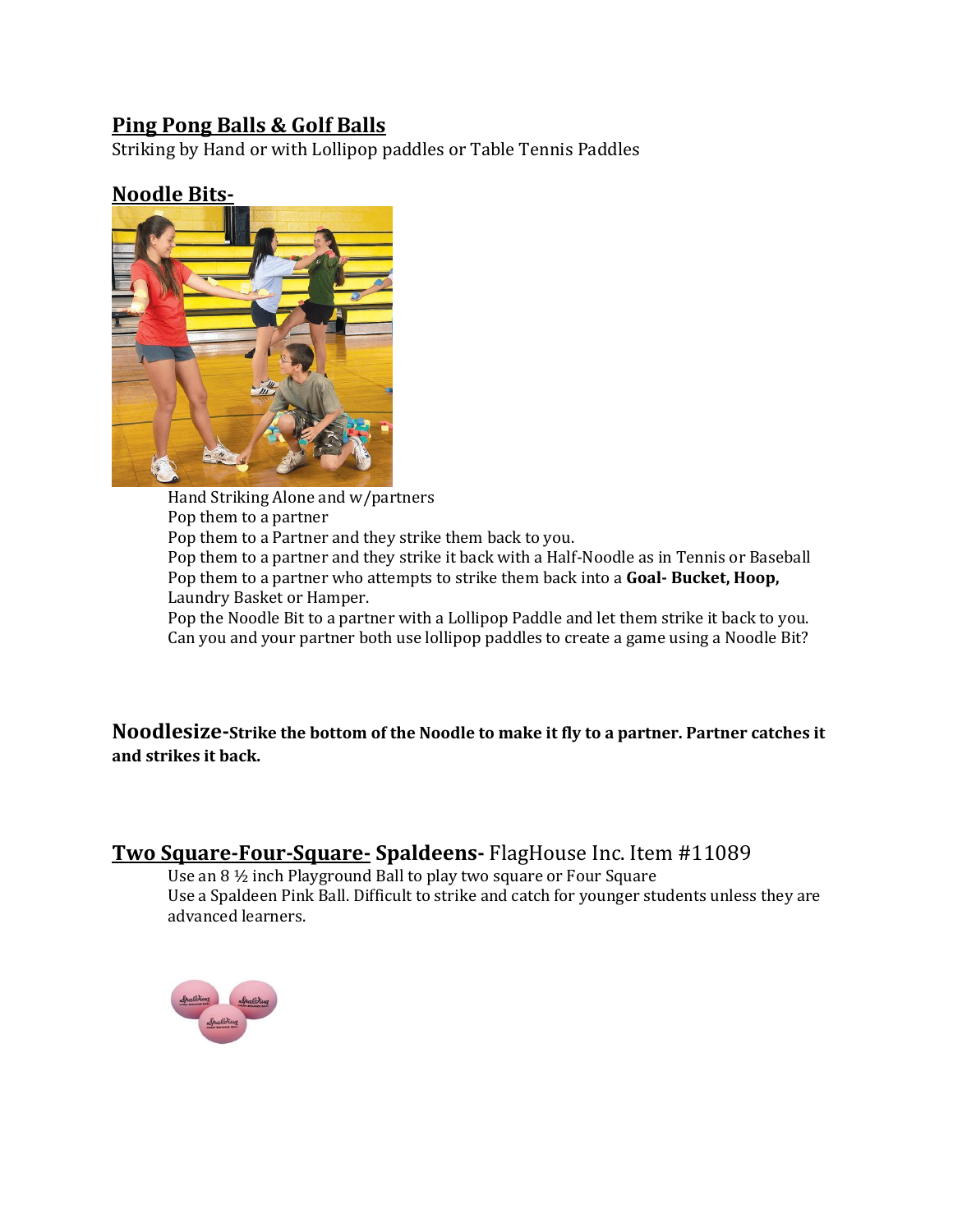# **Spikeball Combo Set**



You can play this fast and intense 2-on-2 volleyball type game anywhere - indoor and out! Similar to other kids ball games, just smack the palm-sized ball down on the net and watch it ricochet up at your opponents. Then it's their turn to control it and bounce it back to you. When they miss... you score! As with other ball and net games, Spikeball enhances eye-hand coordination, agility, and fitness while focusing on teamwork.

\*\*\*Can this game be played while using a Reaction Ball?

#### **Cooperative SpikeBall**

Can you play the game to see how many cooperative hits your group of players can make in a row?

Play with two teams standing in their own lines. Strike the ball and return to the end of your line or Strike the ball and move over to the other team's line.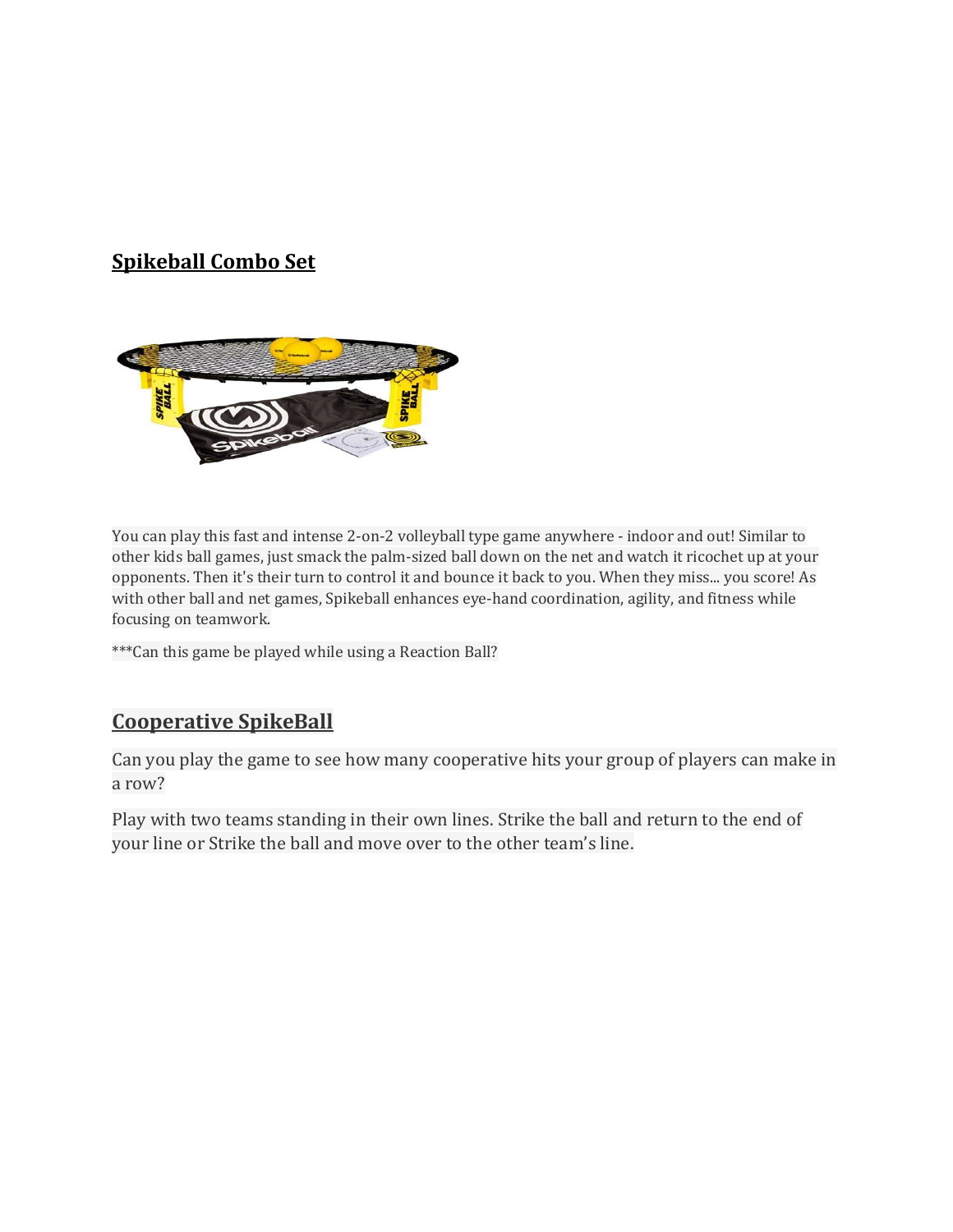### **FlagHouse Striker w/ 18" Cones**



**GREAT FOR INDIVIDUALS OR WITH TEAMS!** The Striker game helps develop striking and targeting skills, as well as building up reaction time and defensive strategy. The game can be set up with 4, 5, or 6 sides. Just attach the Striker colored goal banners to the cones in the formation you want to play. Players stand inside the playing field and strike a foam ball (not included) with their hands trying to score in any of the opponents' goals. A goal is scored when the ball is struck with the hand and goes under the banner between the cones. Includes 6 banners, 1 each in red, green, yellow, purple, blue, and orange. Each banner measures 10''H x 50''L. Six 18" cones are also included with this set! For grades 4 through high school.

#### **Flaghouse Striker (similar to GaGa with No Human Targets)**

**National Standard:** The physically literate individual demonstrates competency in a variety of motor skills and movement patterns**.**

**Equipment Needed:** Striker with 18" cones Item # W14203**-** Dinoskin Balls. Item # W18716

#### **Music Needed:**

**How To Play:** Set up the Striker cones and flags in a hexagon for a larger group of players. It can be set up in a smaller configuration.

Each of the 6 players must stand inside the flags of their team. They attempt to guard their goal from the ball entering under their flags. When someone else scores a goal under your flags you must leave the game and the next person from your team enters the game. If one hits the ball over the net they are out. And another player enters the game. Start with one ball and increase the number to two or three if the game is too easy with one ball. Keep score.

**Variation**: Use teams and have them stand behind the flags of their team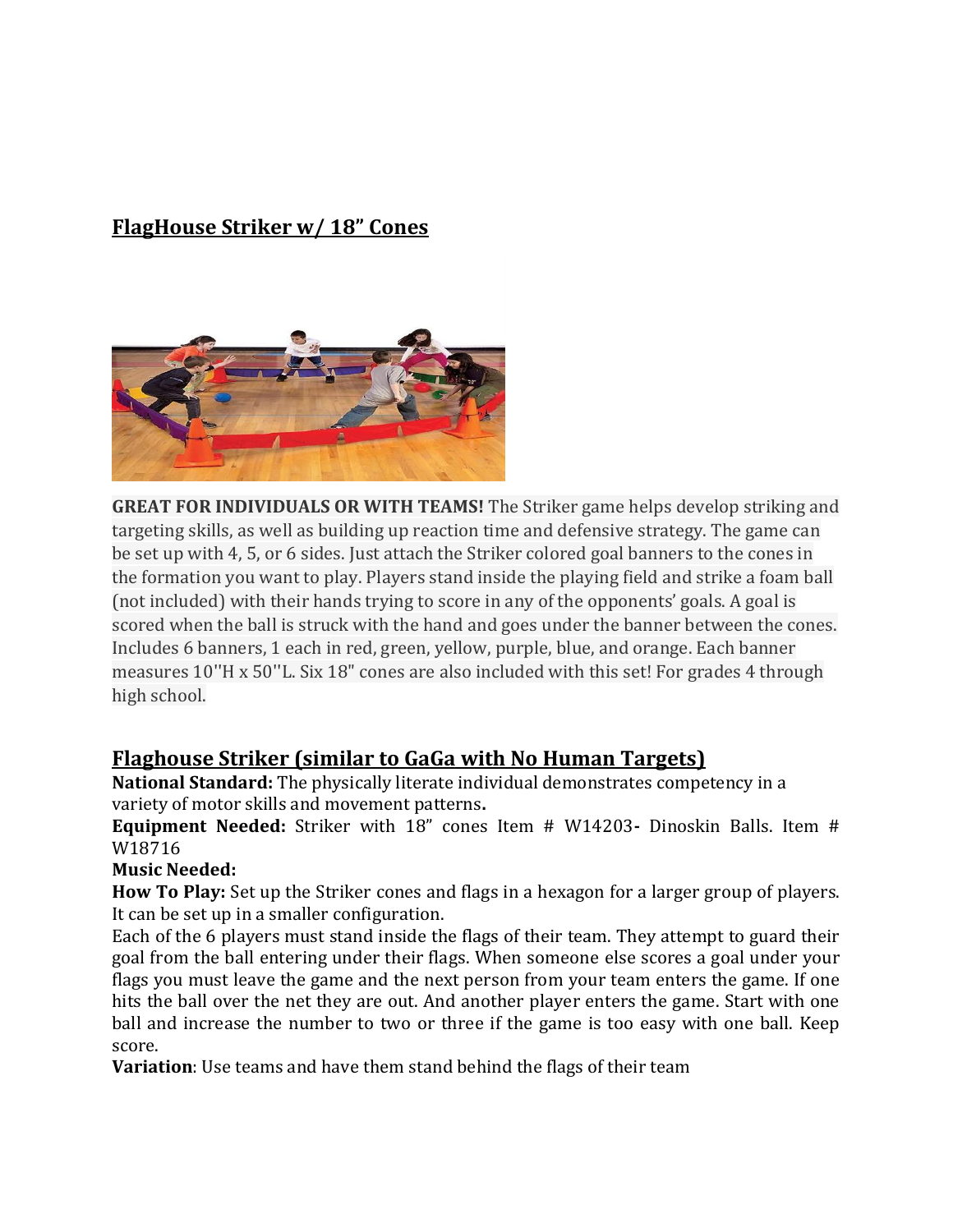**Use a Jumbo Reaction Ball and then a Smaller Z-Ball Reaction Ball. That really increases the degree of difficulty**.



**Paddle Zlam** is an action-packed, intense 4-person paddle ball game perfect for the beach or backyard! Teams of two face off to serve, assist, and ZLAM the ball into the goals on the two cones with the paddles. The object of the game is to be the first team to score 21 points. To build points for your team, deliver the ball into the center goal to score 6 points, shoot it into the top goal for 4 points, and hit anywhere on the sides of the cone to score 2 points. Assists add points to your team's score, and can also subtract points from the opposing team's score, including the wipeout move – assist the ball into the center goal to wipe out the other team's score. Get ready to run – the Paddle Zlam game will get the whole crew moving fast! Each game set includes 2 plastic game cones, 4 paddles, 2 pickle balsl, and game instructions. Colors and styles may vary.  $\backslash$ 

**\*\*\* Although they say it is made for Children and Adults 7 and up you may be able to modify the game by turning the cones upside down which will make it a little easier for young children or special needs populations.**

**\*\*\*Lay the Cones down on the floor as Targets for "Cone Ball" using Striking skills**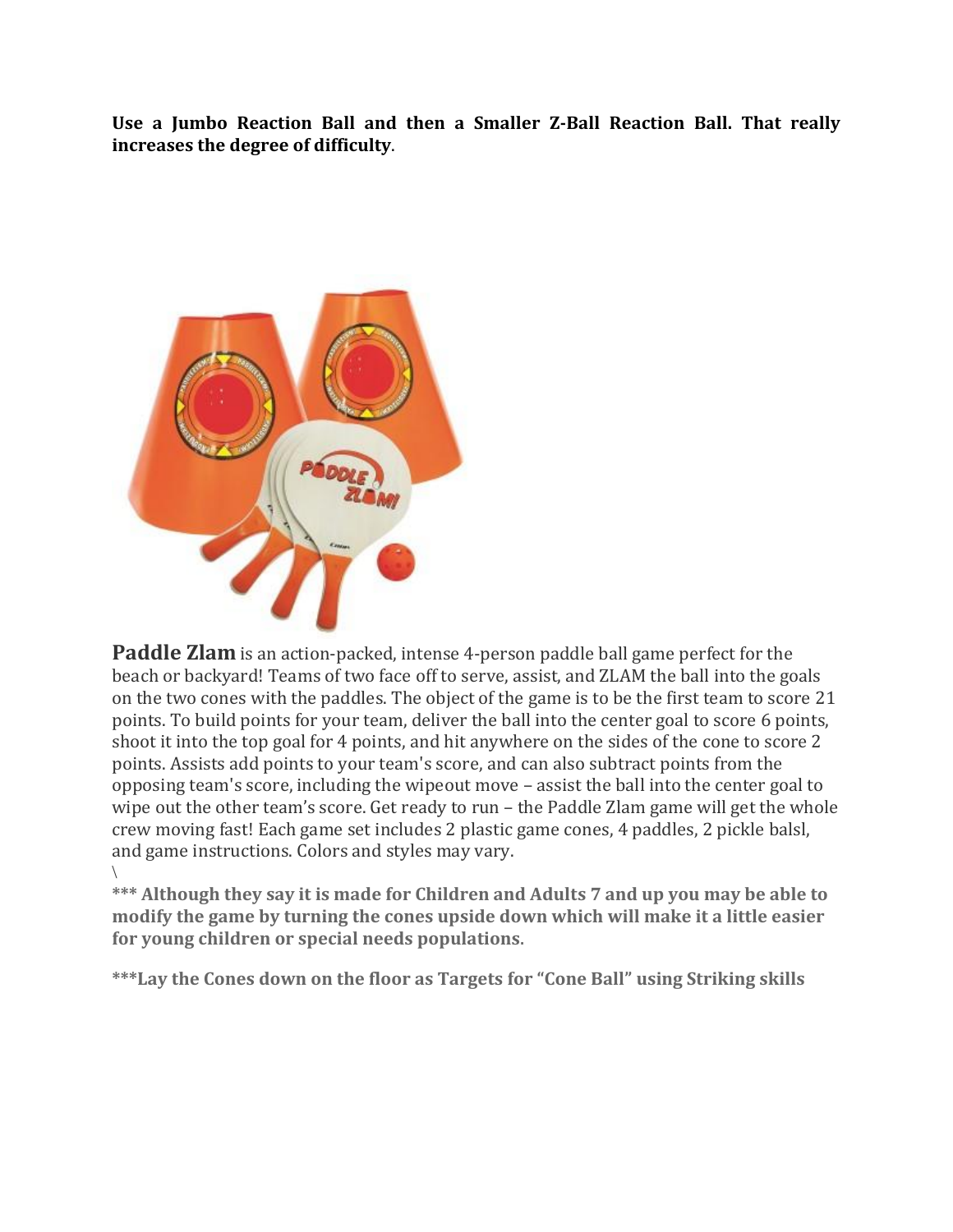### **Fitness Payback**

**National Standard:** The physically literate individual demonstrates competency in a variety of motor skills and movement patterns

**Music:** Keep the Ball Rolling by Jay & the Techniques

**Equipment:** Foam Bowling Pins & Water Noodles

**How to Play:** Use foam pins and Dinoskin balls- Each student has a pin and a ball. Roll your ball and attempt to knock down the other player's pins. Once the player rolls the ball other people may use their ball too. The ball no longer belongs to the original player. If your pin is knocked down you must do 3 Jumping Jacks/Jills before you can place your pin back in the upright position. If you leave to get a ball and your pin gets knocked down while you are gone you still must do the exercise that is required.

**Variation: Note:** (You may change the exercise required when a pin is knocked down) **Use Water Noodles and Bend them into a "U" shape to play the game. Hold one end in each hand and "No High Sticking" Protect your Foam Bowling Pin**

### **Noodle Hockey- (Chip Candy)**

**National Standard:** The physically literate individual demonstrates competency in a variety of motor skills and movement patterns

**Music:** Keep the Ball Rolling by Jay & the Techniques

**Equipment Needed:** Water Noodles- Item # 8052, 18" Cones and Pugg Goals

**How to Play:** We play with 7-8 players on each team, plus one goalie. Goals are set up using 2 cones or 2 Pugg Goals on the end-lines the width of the lane. Each team has a set of pool noodles that are the same color, but different than the opponents, and a different color for the goalie. The noodle is held with 2 hands at either end, bending it into a U shape…that is the hockey stick…and we use 3 Dinoskin balls in the game. When the game begins, scoring on the goal is from the front and the ball must roll or bounce through to be counted (below cone level or inside the Pugg Goal.). The rest of the rules

#### **a. No playing the ball with the feet.**

**b. No checking, no tripping, etc.**

**c. No sliding, or going down on the knees to play the ball.**

**d. The ball may be played off the wall, but players may not contact the wall.**

**e. A score is only counted when the player comes and high 5's the teacher. f. Subbing is done "on the fly", meaning that when you get tired you come out and give the stick to the first person in line on your team, and then go to the end of that line.**

**g. All penalties for infractions are 30 seconds out of the game (with your stick…your team plays short). Repeat infractions carry a longer time in the penalty box.**